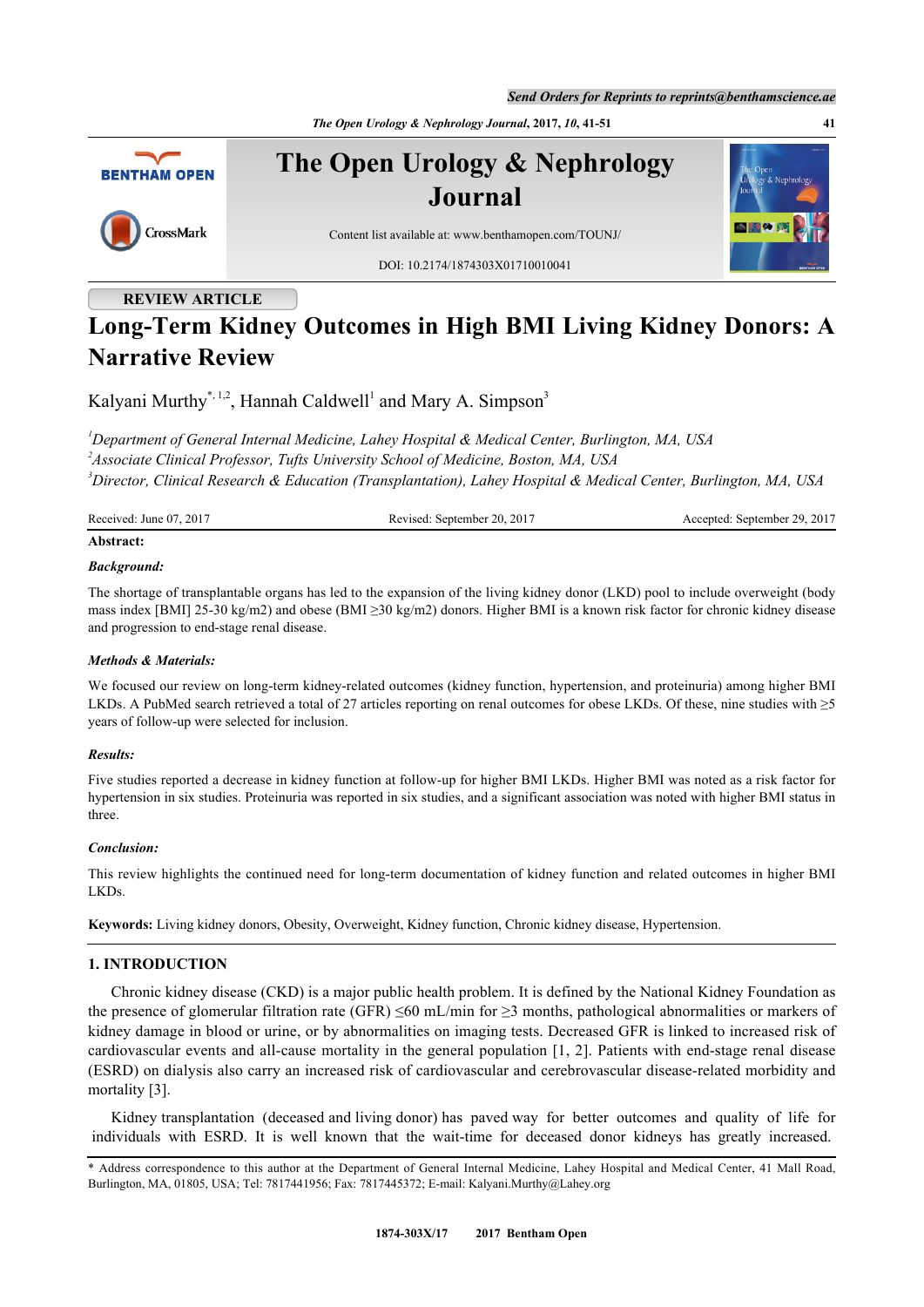#### **42** *The Open Urology & Nephrology Journal, 2017, Volume 10 Murthy et al.*

This, together with superior techniques and outcomes of living donor transplants, has led to a shift towards live donor transplantation.

Data from the Organ Procurement and Transplantation Network indicates a downward trend in living kidney donors (LKDs) since 2010 [[4](#page-8-3)]. The reason for this change is unclear, but one result has been the expansion of the LKD pool to include categories that potentially confer higher risk on LKDs including overweight (BMI [Body Mass Index] 25 to <30 kg/m<sup>2</sup>) and obese (BMI  $\geq$ 30 kg/m<sup>2</sup>) individuals. Such LKDs have increased by 12% (overweight) and 20% (mildly obese) every 5 years since 1999 [[4\]](#page-8-3).

We provide a background for higher BMI status risks, conferring kidney-related outcomes in the general and LKD population.

#### **1.2. Risk Associated with Higher BMI in the General Population**

#### *1.2.1. Chronic Kidney Disease*

Several studies in the general population have noted that higher BMI is associated with increased risk of developing CKD[[5](#page-8-4) - [7](#page-8-5)]. Overweight and obese individuals have been noted to carry up to 40% and 83% higher CKD risk, respectively [[8\]](#page-8-6). Higher BMI status has also been associated with the faster progression of CKD and the development of ESRD [\[9](#page-8-7) - [11](#page-9-0)].

Though the exact mechanism by which obesity can cause or worsen CKD is unknown, it is thought to be multifactorial. It may be mediated through the effects of underlying metabolic syndrome, development of hypertension, proteinuria, diabetes mellitus and possibly by glomerular hyperfiltration [\[12](#page-9-1), [13](#page-9-2)]. The effects of adiposity that impact the kidneys directly via production of adiponectin, leptin, and resistin are also being considered [[14](#page-9-3)]. In addition, the development of abnormal lipid metabolism, activation of the renin-angiotensin-aldosterone system, and increased production of insulin and insulin resistance are also potential offenders in causing kidney injury [[14\]](#page-9-3).

#### *1.2.2. Hypertension*

According to the Eighth Joint National Committee guidelines, hypertension is defined as systolic and diastolic blood pressure ≥140 mm Hg (≥150 mm Hg, if greater than 60 years of age) and ≥90 mm Hg, respectively [[15\]](#page-9-4). Higher BMI status has been associated with the development of hypertension in both men and women in the general population [[16\]](#page-9-5). For individuals with BMI>30 kg/m<sup>2</sup>, the adjusted risk of new hypertension was 2.23 (CI 1.75-2.84) and 2.63 (CI 2.20-3.15) for men and women, respectively [\[16](#page-9-5)].

#### *1.2.3. Proteinuria*

Higher BMI has been associated with the development of proteinuria or albuminuria. The National Kidney Foundation has defined albumubinuria as urine albumin to creatinine ratio >30mg/g [\[17](#page-9-6)]. In a study of AAs with hypertensive nephrosclerosis, Toto *et al* found that increased BMI was independently associated with increased proteinuria when adjusting for sex, age, blood pressure, creatinine, serum glucose, and uric acid [[13\]](#page-9-2).

The occurrence of proteinuria has also been noted in studies evaluating patients undergoing nephrectomy for medical reasons other than donation. Praga *et al* noted that proteinuria appeared an average of 10.1 years postnephrectomy for other causes unrelated to kidney donation [[5\]](#page-8-4).

The study by Praga *et al* also found that patients who developed proteinuria post-nephrectomy showed a significantlyhigher baseline BMI than those that did not  $(31.6 \pm 5.6 \text{ kg/m}^2 \text{ vs. } 24.3 \pm 3.5 \text{ kg/m}^2 \text{, } p<0.001)$  [[5\]](#page-8-4).

#### **1.3. Risk in Living Kidney Donors**

#### *1.3.1. Chronic Kidney Disease*

A study by Mjoen *et al* noted higher rates of ESRD along with an increased risk for all-cause mortality and cardiovascular death for actual LKDs with mainly normal BMI compared to eligible LKDs who did not complete donation [[18\]](#page-9-7).

#### *1.3.2. Hypertension*

Development of hypertension has been noted among LKDs at long-term follow-up. Although they did not include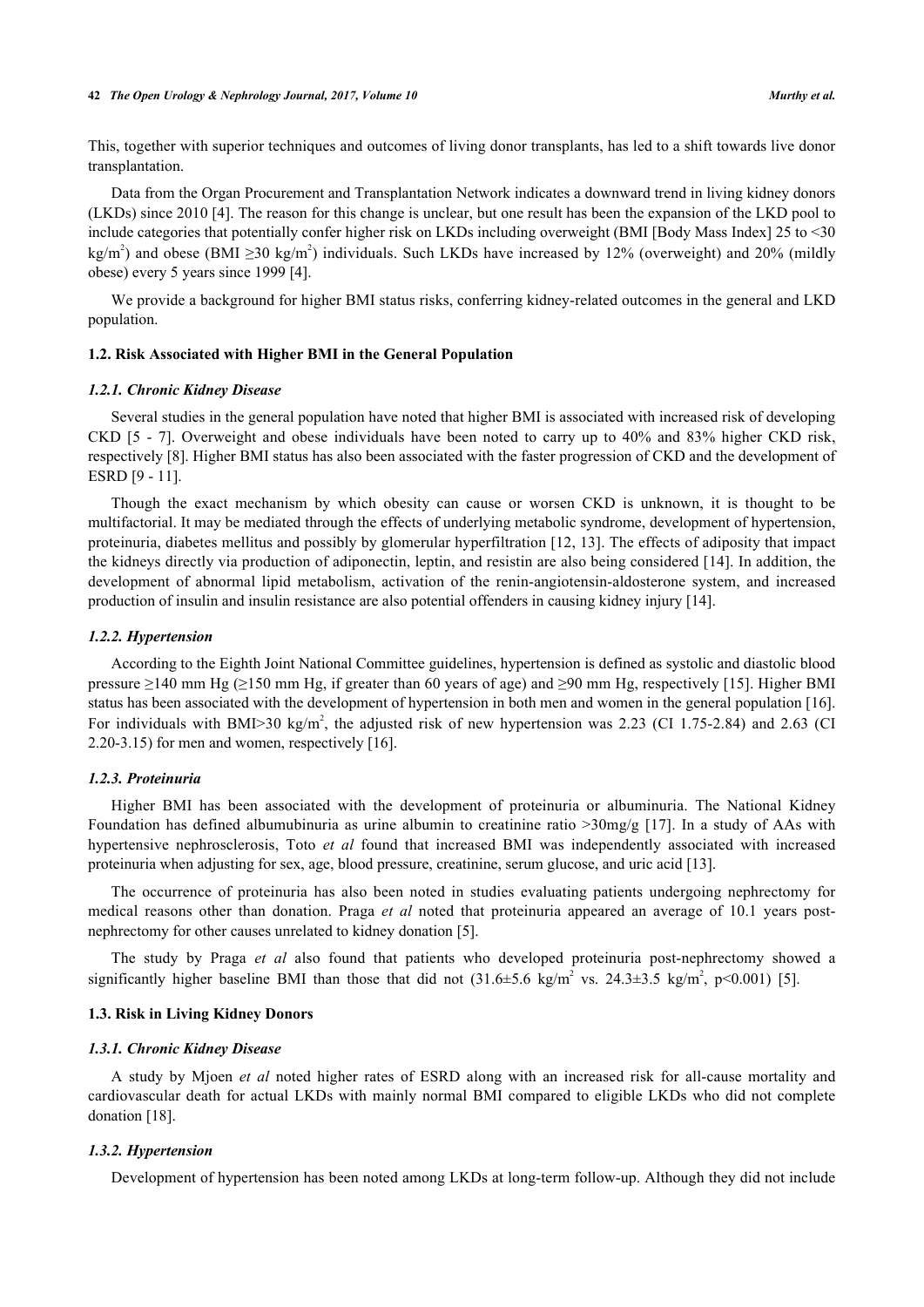BMI-specific outcomes, Fehrman-Ekholm *et al* found that approximately 50% of LKDs had hypertension at follow-up  $(14\pm9 \text{ years})$  [\[12](#page-9-1)].

# *1.3.3. Proteinuria*

A higher incidence of proteinuria has been noted among LKDs with increased duration post-donation, irrespective of BMI status [[12\]](#page-9-1). In addition, data from published literature in normal BMI LKDs, has shown a higher prevalence of type 2 diabetes mellitus with significant weight gain post-donation [\[19](#page-9-8)].

Data is still emerging on the long-term outcomes for LKDs. Given the expansion of the LKD pool to include higher BMI donors, we reviewed the literature to obtain studies in this population in hopes of gaining information that might inform our clinical practice. In general, CKD, hypertension, and proteinuria are chronic problems that require longer follow-up to effectively identify and manage. Therefore, it would be important to evaluate these kidney-related outcomes for several years post-donation to determine any additional underlying risks for higher BMI LKDs. We have focused our narrative review on nine studies evaluating long-term renal outcomes ( $\geq$  5 years post-donation), including kidney function (CKD and ESRD), blood pressure, and proteinuria for higher BMI LKDs.

#### **2. METHODS**

<span id="page-2-0"></span>We conducted a PubMed literature search for our narrative review from inception to March  $2<sup>nd</sup>$ , 2017. Our search strategy is depicted in Fig. (**[1](#page-2-0)**).

| 1. living donors [Mesh]                              | 12585  |
|------------------------------------------------------|--------|
| 2. kidney [Mesh] OR kidney transplantation [Mesh]    | 394117 |
| $3. #1$ AND #2                                       | 5563   |
| 4. renal [tw]                                        | 588572 |
| 5. $\#$ 1 AND $\#$ 4                                 | 3590   |
| 6. "kidney donor" [tw] OR "kidney donors" [tw]       |        |
| OR "donor kidney" [tw]                               | 5232   |
| 7. living [tw] OR live [tw]                          | 421252 |
| 8. #6 AND #7                                         | 3217   |
| 9. #3 OR #5 OR #8                                    | 7168   |
| 10. overweight [Mesh] OR metabolic syndrome X [Mesh] | 187469 |
| 11. obesity [tw] OR obese [tw] OR overweight [tw] OR |        |
| "metabolic syndrome" [tw]                            | 302126 |
| body mass index [Mesh] OR BMI [tw]<br>12.            | 155182 |
| 13. #10 OR #11 OR #12                                | 380546 |
| 14. #9 AND #13                                       | 295    |
|                                                      |        |

Fig. (1). PubMed search strategy.

Inclusion criteria:

- 1. Case-control and observation studies
- 2. Studies with LKD-specific data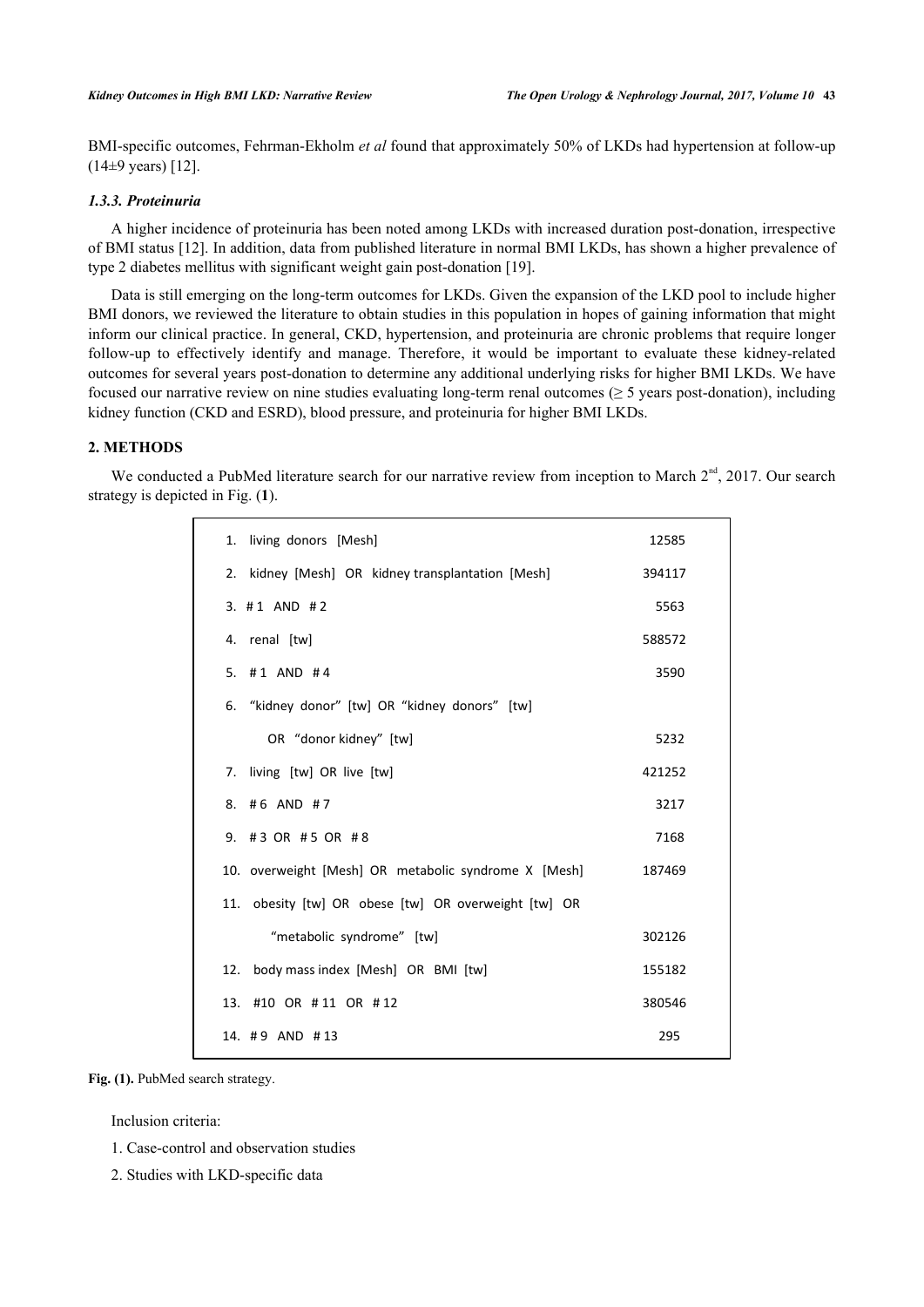- 3. Studies with renal outcomes
- 4. Studies with BMI-specific breakdown
- 5. Studies including baseline and follow-up data
- 6. Studies with follow-up  $\geq$ 5 years

Exclusion criteria:

- 1. General Reviews
- 2. Non-English studies
- 3. Conference abstracts
- 4. Studies without LKD-specific data
- 5. Studies without renal outcomes
- 6. Studies which did not specify BMI
- 7. Studies without baseline and/or follow-up data
- 8. Studies with follow-up <5 years

The first author (KM) and second author (HC) individually screened the titles and abstracts. Abstracts were read by both HC and KM, with the authors initially synthesizing data individually and then discussing themes as a team. Articles were selected for full-text reading based on the inclusion and exclusion criteria listed above. Articles selected for full-text review were read in full by HC and KM, and decisions to include in the manuscript were made as a team. We also hand-searched reference lists for additional articles, but did not find any sources not captured by the original PubMed search.

### **3. RESULTS**

Our PubMed literature search yielded 295 articles. From this search we selected 95 articles for further review. Details are included in the flow diagram in Fig. (**[2](#page-4-0)**).

Out of the 95 studies, 27 reported on kidney-related outcomes for obese and overweight LKDs. Two of these studies were excluded due to duplicate data presented in articles already included in our review. Sixteen studies were excluded due to follow-up periods <5 years (3 days to 4.25 years). Nine studies meeting our inclusion criteria were selected for inclusion. Table **[1](#page-3-0)** provides a description of the studies included in this narrative review.

| <b>Author/Study Design</b>       | Follow-up (years, $\pm SD$ ) |                    | Group $ BMI (kg/m^2) $ | N      | <b>GFR</b> estimation method/<br><b>Creatinine Clearance</b> |
|----------------------------------|------------------------------|--------------------|------------------------|--------|--------------------------------------------------------------|
| Nogueira [20]/                   | $7.1 \pm 1.6$                | Control            | <35                    | 31     | <b>MDRD</b>                                                  |
| Prospective                      |                              | Study              | $\geq$ 35              | 8      |                                                              |
| Nogueira [21]/ Prospective       | $6.8 \pm 1.5$                | Study*             | $\geq 30$              | 36     | <b>MDRD</b>                                                  |
| Locke [22]/ Retrospective        | 10.7 median (26.8 max)       | Control            | $<$ 30                 | 58,004 | CKD-epi                                                      |
|                                  |                              | Study              | $\geq 30$              | 20,588 |                                                              |
| Bello [23]/ Cross-sectional      | $12.37 \pm 7.60$             | Control            | $<$ 30                 | 57     | Cystatin-C based formula of Rule                             |
|                                  |                              | Study              | $\geq 30$              | 20     |                                                              |
| <b>Ibrahim [24]/ Prospective</b> | $12.2 \pm 9.2$               | Study <sup>†</sup> | $\leq 30$              | 180    | Iohexol                                                      |
|                                  |                              |                    | >30                    | 75     |                                                              |
| Tavakol [25]/ Prospective        | $11 \pm 7$                   | Control            | $<$ 30                 | 82     | <b>MDRD</b>                                                  |
|                                  |                              | Study              | $\geq 30$              | 16     |                                                              |
| <b>Taner</b> [26]/ Prospective   | 5.8                          | Control            | $\leq$ 35              | 16     | $125$ I-iothalamate clearance                                |
|                                  |                              | Study              | $>35$                  | 11     |                                                              |
| Kerkeni [27]/ Retrospective      | $9.28 \pm 6.3$               | Control            | <25                    | 87     | Creatinine Clearance                                         |
|                                  |                              | Study 1            | $25 - 30$              | 62     |                                                              |
|                                  |                              | Study 2            | $\geq 30$              | 40     |                                                              |

<span id="page-3-0"></span>**Table 1. Individual study details and kidney-related outcomes.**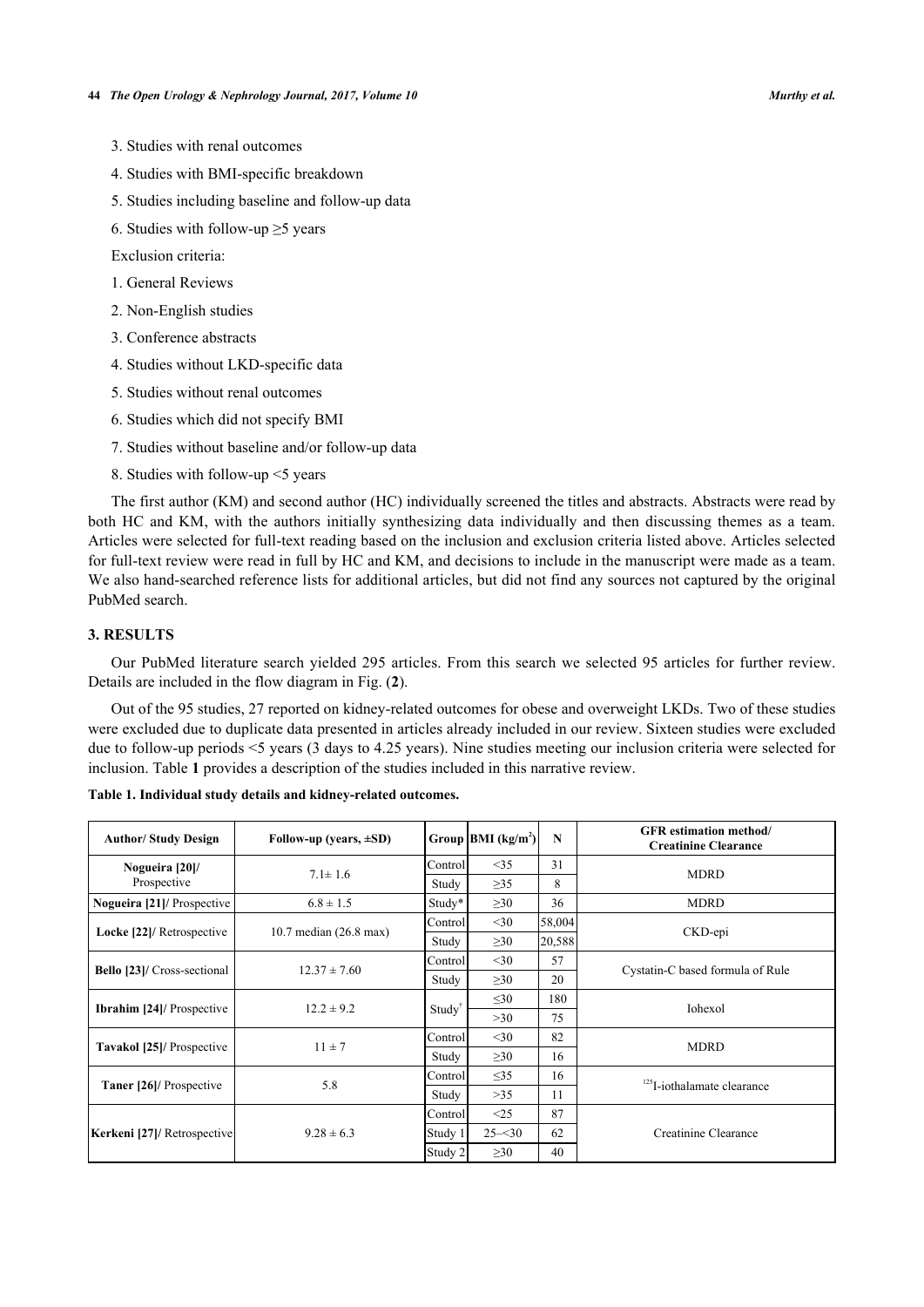| (Table 1) contd |
|-----------------|
|-----------------|

| <b>Author/Study Design</b> | Follow-up (years, $\pm SD$ ) |         | Group BMI(kg/m <sup>2</sup> ) |     | <b>GFR</b> estimation method/<br><b>Creatinine Clearance</b> |
|----------------------------|------------------------------|---------|-------------------------------|-----|--------------------------------------------------------------|
| Gracida [28]/ Prospective  | $6.725 \pm 2.715$            | Control | <30                           | 422 | Creatinine Clearance                                         |
|                            |                              | Study   | >30                           | 81  |                                                              |

\*Controls from cohort of non-obese LKDs from the study by Ibrahim *et al*

<span id="page-4-0"></span>†Matched controls from National Health and Nutrition Examination Survey 2003-2004, 2005-2006



**Fig. (2).** Literature selection criteria flow diagram.

Nogueira (2009) *et al* conducted a prospective study examining the long-term outcomes for 39 African American LKDs [[20\]](#page-9-9). They calculated kidney function using five different equations, including MDRD, Mayo Clinic Quadratic Formula, Body Surface Area Adjusted Cockcroft-Gault for Creatinine Clearance, using actual body weight, lean body weight, and the African-American Study of Hypertension and Kidney Disease Simplified GFR formula. They report their final analysis using the MDRD eGFR estimates. The LKDs were 34% males, with an average age of 37.4±11 years. The average BMI was  $28.9 \pm 5.9$  kg/m<sup>2</sup> pre-donation and  $31.1 \pm 6.3$  kg/m<sup>2</sup> at follow-up [\[20](#page-9-9)].

The study by Nogueira *et al* (2010) was a prospective study evaluating 36 obese LKDs seven years after donation [\[21](#page-9-10)]. They estimated kidney function using the MDRD eGFR equation. They compared the outcomes using the cohort of 255 LKDs from the study by Ibrahim *et al*. [[24\]](#page-9-13) The mean age at baseline was 45.1±10.8 years. LKDs were 22.9% male. The average BMI was  $34.2 \pm 3.38$  kg/m<sup>2</sup> at baseline and  $35.8 \pm 5.3$  kg/m<sup>2</sup> at follow-up [[21\]](#page-9-10).

Locke *et al* performed a national retrospective study of 119,769 LKDs linked the Centers for Medicare and Medicaid Services data to ascertain the risk of post-donation ESRD based on BMI among LKDs [\[22\]](#page-9-11). They calculated kidney function using the CKD-epi equation. Cumulative incidence of ESRD was estimated using Kaplan-Meier methods and compared between obese and non-obese LKDs. Risk of ESRD by obesity status at donation was estimated using Cox proportional hazards models adjusting for LKD age, sex, race, blood pressures, relationship to recipient, and baseline eGFR. The mean BMI at baseline was  $32.7\pm3.2$  kg/m<sup>2</sup> for obese LKDs and  $24.8\pm 2.9$  kg/m<sup>2</sup> for non-obese LKDs [[22\]](#page-9-11).

Bello *et al* conducted a cross-sectional study of 77 LKDs evaluating renal function and the presence of risk factors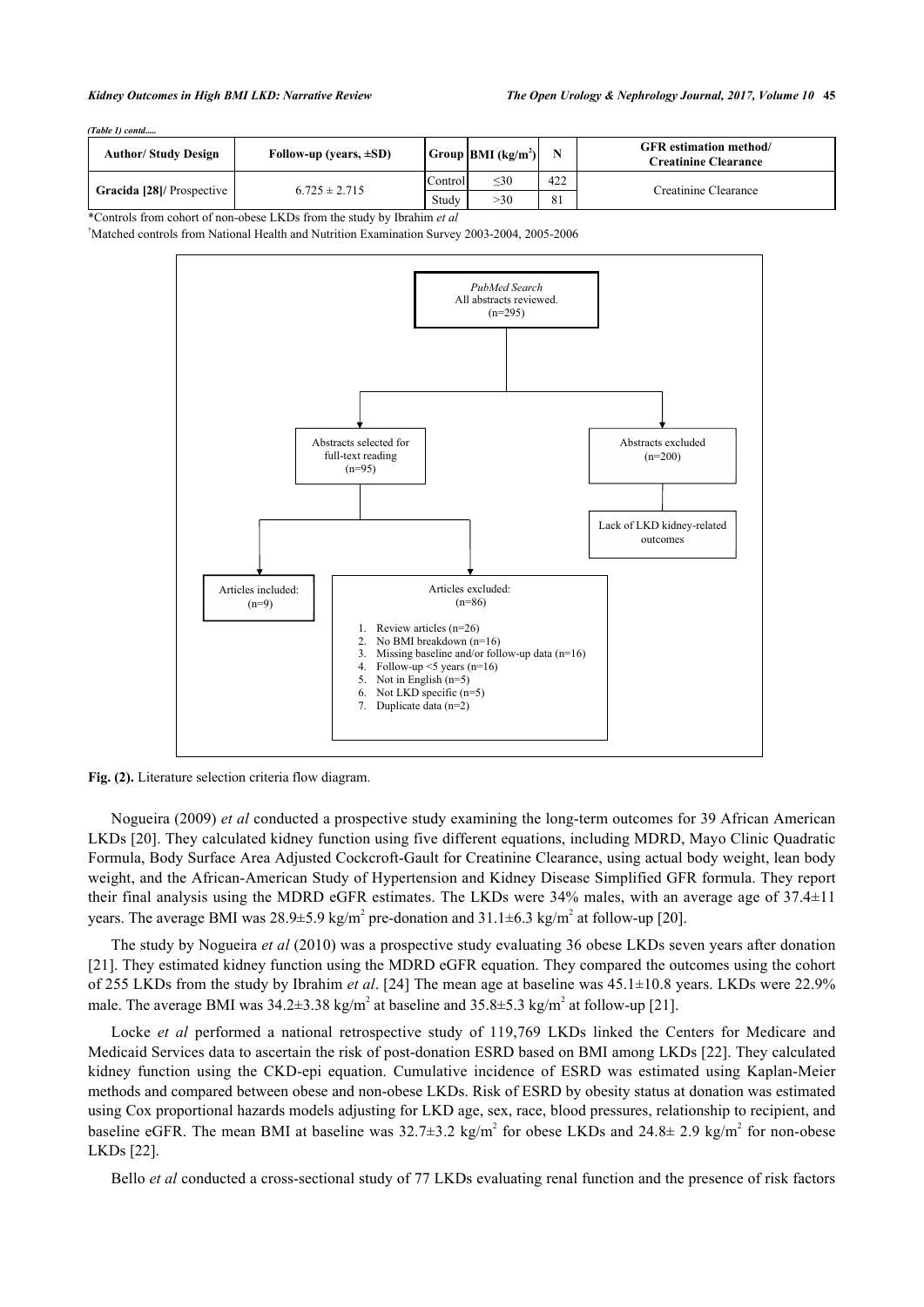[\[23](#page-9-12)]. Two multivariate models were tested to evaluate the risk of CKD and the effect of hypertension. In each model, they evaluated the role of BMI on specific outcomes. The eGFR was calculated using the Cystatin-C based formula of Rule. The average BMI at follow-up was  $26.65 \pm 5.04$  kg/m<sup>2</sup> [\[23](#page-9-12)].

In the prospective study by Ibrahim *et al*, hypertension, kidney function, general health status, and quality of life were evaluated in 255 LKDs [[24\]](#page-9-13). GFR was measured by iohexol clearance and estimated by MDRD. LKDs were matched to controls from the National Health and Nutrition Examination Survey 2003-2004 and 2005-2006 [\[24](#page-9-13)].

Tavakol *et al* followed 98 LKDs with matched controls from the National Health and Nutrition Examination Survey 2005-2006 in a prospective study examining kidney-related outcomes [\[25\]](#page-9-14). The GFR was calculated using MDRD. They calculated total urine protein and albumin excretion (abnormal when values > 150 and 30 mg/d, respectively). Multivariate logistic regression and linear regression models helped determine the independent association between BMI at donation and kidney-related outcomes [[25\]](#page-9-14).

The prospective study of 46 LKDs by Taner *et al* evaluated the impact of older age, obesity, and hypertension on the compensatory response of the remaining kidney five years post donation[[26\]](#page-9-15). The 11 obese LKDs and 9 hypertensive LKDs were compared to 16 standard LKDs. The mean BMI of obese LKDs was  $38.1\pm2.2$  kg/m<sup>2</sup> compared to standard LKDs which 22.6 $\pm$ 1.2 kg/m<sup>2</sup>. GFR was measured by <sup>125</sup>I-iothalamate clearance [[26\]](#page-9-15).

Kerkeni *et al* retrospectively evaluated 189 LKDs and assessed both post-operative and long-term consequences of nephrectomy based on BMI [\[27](#page-9-16)]. Outcomes for overweight and obese LKDs were compared to those with BMI <25 kg/m<sup>2</sup>. The mean BMI at the time of donation was  $26.5\pm4.8$  kg/m<sup>2</sup>, with 33% of LKDs being overweight and 21% obese. Kidney function was assessed by creatinine clearance [[27\]](#page-9-16).

The study by Gracida *et al* evaluated long-term kidney-related outcomes in 628 LKDs. There were 81 LKDs who were obese prior to donation and 16 with hypertension [[28\]](#page-9-17). They compared outcomes with 422 LKDs without risk factors. Mean BMI was 32.8 kg/m<sup>2</sup> in the obese group and 24.7 kg/m<sup>2</sup> in the standard group. The kidney function was measured using creatinine clearance and the method of GFR calculation was not mentioned [[28\]](#page-9-17). They did not report hypertension or proteinuria outcomes at follow-up.

#### **3.1. Higher BMI and Kidney Function (CKD and ESRD)**

Having shown the data regarding increased risk of chronic kidney disease in the general higher BMI non-donor population, we will review the higher BMI LKD-specific data found in the studies selected for this narrative review. Five studies (range of follow-up, 7-20 years), noted significant decreases in kidney function for higher BMI LKDs.

Ibrahim *et al* evaluated long-term outcomes and risk of ESRD for LKDs over the course of 12.2±9.2 years [[24\]](#page-9-13). The mean GFR was  $84\pm13.8$  ml/min per 1.73 m<sup>2</sup> at baseline and  $63.7\pm11.9$  ml/min per 1.73 m<sup>2</sup> at follow-up. They noted that 29% of LKDs had BMI >30 kg/m<sup>2</sup> at follow-up. These LKDs were found to carry significantly higher odds of having GFR< 60 ml/min per 1.73 m<sup>2</sup> (OR 1.12, CI 1.02-1.23, p=0.02) compared to lower BMI LKDs [[24\]](#page-9-13).

In the study by Nogueira *et al* (2009), outcomes for 39 African American (AA) LKDs were reported [[20](#page-9-9)]. Predonation eGFR was 102.5 $\pm$ 20.3 ml/min per 1.73 m<sup>2</sup>. They found a statistically significant greater absolute (40.1 $\pm$ 7.3 vs.  $28.3 \pm 17.1$  ml/min per 1.73m<sup>2</sup>) and relative decrement (39.8% vs. 26.2%) in GFR at follow-up for those who were morbidly obese compared to those with BMI<35 kg/m<sup>2</sup>. There were no BMI-stratified data available to compare outcomes for the normal, overweight, and obese LKDs within the BMI < 35 kg/m<sup>2</sup> group [[20\]](#page-9-9).

Nogueira *et al* (2010) evaluated 36 obese LKDs (45.7% AA) [[18](#page-9-7)]. The average eGFR was 91±20.3 ml/min per 1.73m<sup>2</sup> at baseline and  $63\pm15.3$  ml/min per 1.73m<sup>2</sup> at follow-up. They found a statistically significant overall drop in GFR from baseline to follow-up (29.2%) [[21](#page-9-10)]. It is also important to note that the absolute decrement in GFR was similar for LKDs with BMI $\geq 35$  kg/m<sup>2</sup> and obese LKDs with BMI< 35 kg/m<sup>2</sup> (31.5±15.6 and 24.7±11.0 mL/min/1.73 m<sup>2</sup>, P=NS). Nogueira *et al* also compared certain demographic and outcome data for the obese LKDs in this study and the LKD cohort from the study by Ibrahim *et al*. [[24\]](#page-9-13) They noted that higher percentages of the obese LKDs in this study had GFR values <60 mL/min compared to the Ibrahim cohort (47.2% vs. 39.3%). Additionally, AA obese LKDs had a statistically significant greater absolute drop in GFR compared to non-AA LKDs (33.3±9.6 and 22.7±12.7  $mL/min/1.73m^2$ , respectively, p=0.016) [\[21](#page-9-10)].

The study by Locke *et al* reported long-term data examining outcomes and risk of ESRD for LKDs stratified by BMI  $\geq$  30 kg/m<sup>2</sup> (n=20,588) and <30 kg/m<sup>2</sup> (n=58,004) [[22\]](#page-9-11). On multivariate analysis, obesity (HR 1.86, CI 1.05-3.30,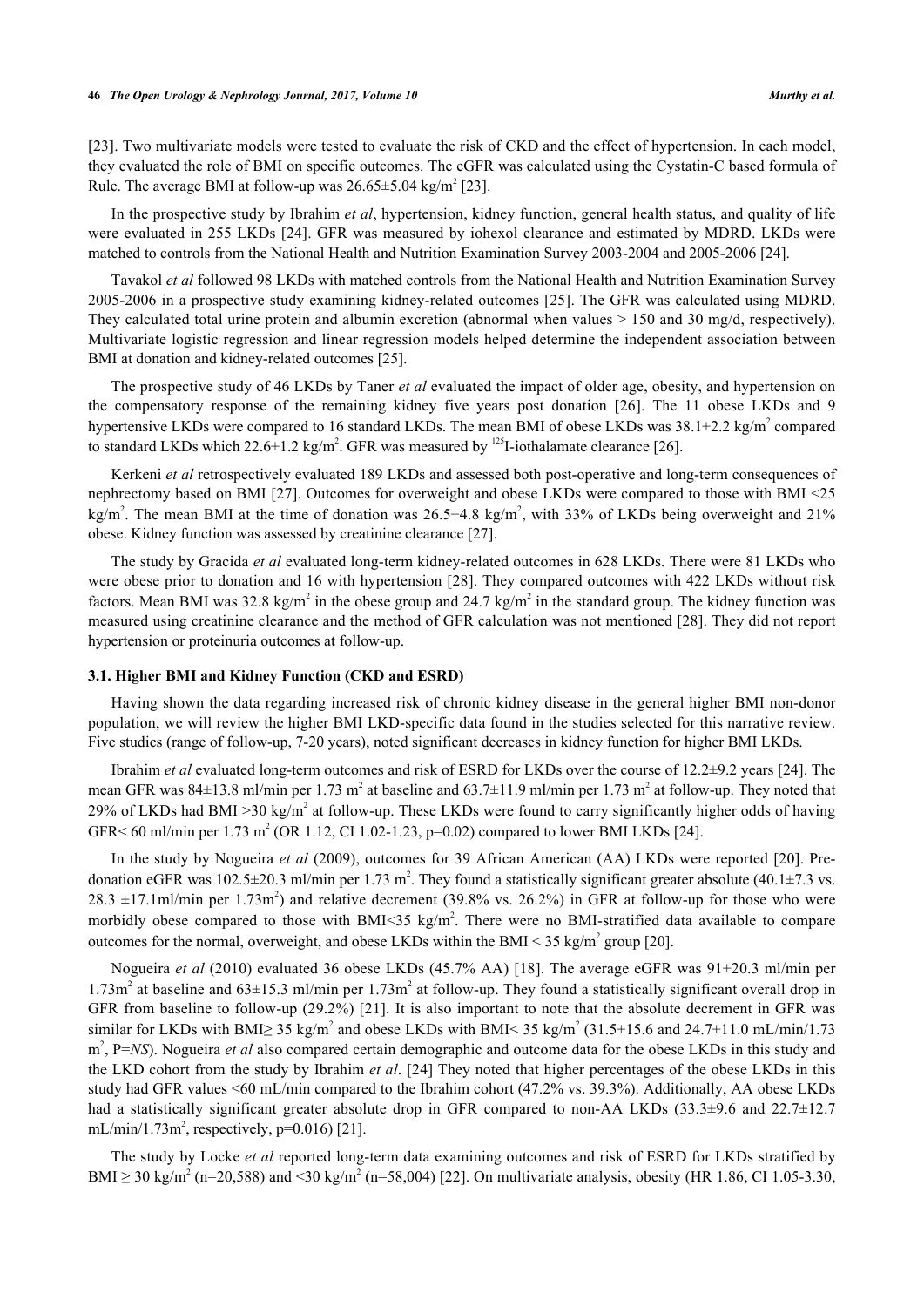$p=0.04$ ) and AA race (HR 4.62, CI 3.46-6.16,  $p<0.001$ ) were the two risk factors that were significantly associated with the development of ESRD. The risk for ESRD post-donation increased 7% for every 1 unit increase in baseline BMI  $>27 \text{ kg/m}^2$  [[22\]](#page-9-11).

In the study by Bello *et al*, renal outcomes and risk factors for 77 LKDs were evaluated.<sup>20</sup> On multivariate analysis, higher BMI was found to have a statistically significant prevalence ratio for low GFR  $\leq 60$  mL/min at follow-up (PR 1.10, CI 1.05-1.15, p<0.0001) [\[23](#page-9-12)].

Four studies found no significant differences in kidney function between obese and non-obese LKDs at follow-up (range, 6-11 years) [\[25](#page-9-14) - [28\]](#page-9-17).

#### **3.2. Higher BMI and Blood Pressure**

The effects of higher BMI on the risk of hypertension in the general population have been reviewed. Hypertension data specific to higher BMI LKDs was available in eight studies in our review. BMI status was found to be associated with the presence of hypertension in six of these studies.

Ibrahim *et al* reported that higher BMI significantly increased the risk of hypertension (OR 1.12, CI 1.04-1.21, p=0.003) [[24\]](#page-9-13).

In the two studies by Nogueira *et al* (2009, 2010), 41% of LKDs were found to be hypertensive at follow-up [[20](#page-9-9), [21\]](#page-9-10). In the 2009 study, mean blood pressures at follow-up were 120.8±14.5 mm Hg and 79.7±9.3 mm Hg for systolic and diastolic, respectively. In the 2010 study, mean blood pressures at follow-up were  $122.0\pm13$  mm and Hg 77.3±7.4mm Hg for systolic and diastolic, respectively. Nogueira *et al* (2010) also noted that, although mean blood pressures were similar at follow-up, a larger percentage of obese LKDs in their study had a diagnosis of hypertension than the LKDs from the Ibrahim study (30.6% vs. 24.7%) [[21\]](#page-9-10).

At follow-up, Tavakol *et al* noted that the mean systolic and diastolic blood pressures were higher for obese LKDs and non-obese LKDs who became obese during the study [\[25](#page-9-14)]. A greater number of obese LKDs carried a hypertension diagnosis at follow-up. On multivariate analysis, obesity at donation was found to be a risk factor for the development of hypertension during the study (OR 4.02; CI 1.20- 13.00, p=0.021) [\[25](#page-9-14)].

On multivariate analysis, Bello *et al* found that higher BMI carried a statistically significant prevalence ratio for hypertension at follow-up (PR 1.11, CI 1.04-1.17, p=.0003). At the time of follow-up, 20 LKDs had hypertension, with a mean BMI of 30.41 $\pm$ 5.88 kg/m<sup>2</sup>, compared to 57 without hypertension, with a mean BMI of 25.34 $\pm$ 3.99 [[23\]](#page-9-12).

At baseline, in the study by Locke *et al* the mean systolic and diastolic blood pressures were higher for obese LKDs (124.1±13.1 mm Hg and 75.6±9.3 mm Hg, respectively) compared to non-obese LKDs (119.9±13.3 mm Hg and 72.9±9.4 mm Hg, respectively) [\[22](#page-9-11)].

Three studies either did not report comparison statistics [[28\]](#page-9-17) or did not find any differences in blood pressure relating to BMI status at follow-up [[26,](#page-9-15) [27\]](#page-9-16).

#### **3.3. Higher BMI and Proteinuria**

Risk of proteinuria has been discussed in the non-donor higher BMI population in the background section. Among the nine studies included in our current review, six studies presented data on proteinuria for higher BMI LKDs. The presence of proteinuria was noted to be significantly associated with higher BMI in three of these studies.

Tavakol *et al* found that the 24-hour urine protein was 80±30 mg/d at baseline and 146 ± 62 mg/d at follow-up. A greater percentage of obese LKDs (44%) had abnormal proteinuria compared to non-obese LKDs (18%) (P=0.03). On multivariate analysis, obesity at donation was a significant predictor of abnormal proteinuria at follow-up (OR 8.9, CI  $1.1-70.0$ ,  $p=0.039$  [\[25](#page-9-14)].

Nogueira *et al* (2009) found that 18% of the AA LKDs developed proteinuria at follow-up [\[20](#page-9-9)].

In the 2010 study by Nogueira *et al*, 19% of subjects developed microalbuminuria. They noted that development of microalbuminuria appeared to correlate with greater decrements in GFR [\[21](#page-9-10)].

The remaining three studies found no association between BMI and the presence of proteinuria [[24,](#page-9-13) [26,](#page-9-15) [27\]](#page-9-16).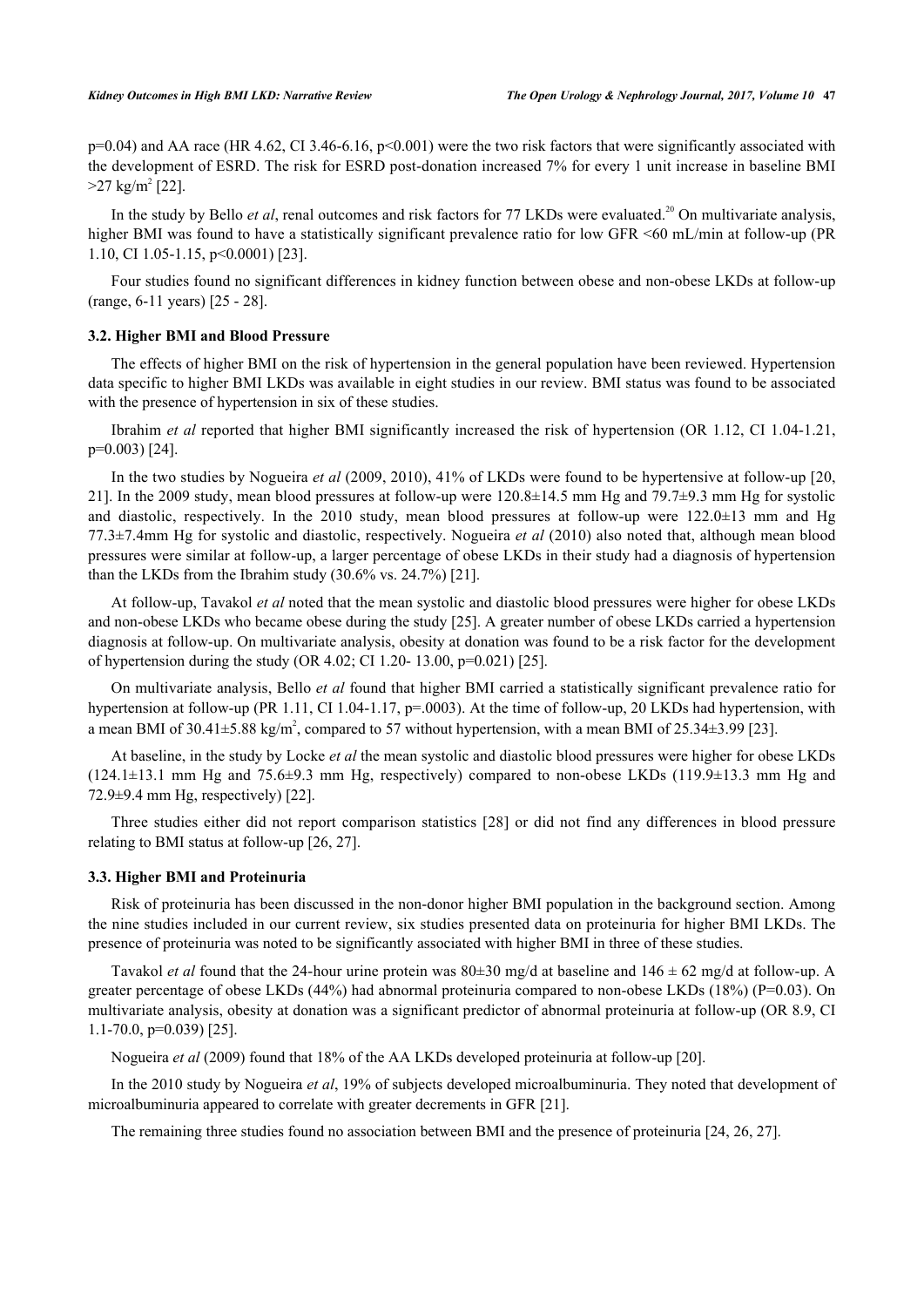#### **4. DISCUSSION**

In our current narrative review evaluating kidney-related outcomes for higher BMI LKDs, we noted significant heterogeneity in the reporting of data among the nine studies, ranging from the study design, follow-up period, control groups used, method of kidney function estimation, to the reporting of proteinuria and hypertension. The strengths of the included studies were that they all had long-term follow-up periods ( $\geq$  5years), reported kidney function based on BMI status, provided data on kidney function outcomes on higher BMI donors, and had a control group either within the study or utilized a reference group from the general population. We recognize that the limitations of our review are based on the heterogeneity of the published literature. There were inconsistencies in assessing and reporting additional outcomes such as hypertension and proteinuria. Among the nine studies included in this narrative review, six studies reported complete data on kidney function measurement, hypertension, and proteinuria.

Despite the heterogeneity in the reporting of different kidney related outcomes, we found five studies demonstrating decreased kidney function including ESRD correlating with higher BMI status. Among the four studies reporting no significant relationship between GFR and BMI, one showed higher incidence of hypertension and proteinuria for overweight and obese LKDs.

Accurate assessment of kidney function in this population both pre- and post-kidney donation is important. Among the nine studies included in this review, several different methods were used to estimate/measure kidney function: MDRD eGFR estimates (3), creatinine clearance (2), CKD-epi (1), Cystatin C (1), exogenous clearance markers (2). Measuring GFR using exogenous markers such as inulin, <sup>125</sup>I-iothalamate, or iohexol clearance is considered the gold standard. Inulin clearance is cumbersome to perform; <sup>125</sup>I-iothalamate or iohexol clearances can be conducted in a clinical setting, but these markers can be difficult to procure.

Given the fact that overweight and obese individuals are at higher risk for the development of CKD, it is necessary to assess GFR accurately as they are being increasingly considered in the LKD pool. Use of serum creatinine-based GFR estimating equations may not provide the most accurate results in higher BMI individuals due to hyperfiltration [\[29](#page-9-18)]. It would be essential to consider methods subject to less variability, such as the use of 24-hour urine creatinine clearance or measurement of the clearance of an exogenous filtration marker. Use of an estimating equation combining both Cystatin-C and creatinine has been proposed to overcome the limitations of equations based solely on serum creatinine [\[30](#page-9-19)]. With the ongoing expansion of the LKD pool, it would be ideal to incorporate the consistent use of one of these methods in future studies to report kidney function both at baseline and long-term follow-up.

A large number of the included studies (6 out of 8) evaluating hypertension noted higher BMI to be a significant risk factor. Proteinuria was reported in six studies, with 50% finding a significant association with higher BMI status. Hypertension and proteinuria are well known risk factors for CKD and need to be diagnosed in a timely manner and followed to institute appropriate therapeutic interventions in higher BMI LKDs. In addition, AA race was found to be an independent risk factor for decreased kidney function, highlighting the implications of such non-modifiable risk factors that need to be accounted for in donor selection.

Improvement in cardiovascular outcomes with short-term weight loss has been documented [[31,](#page-10-0) [32](#page-10-1)]. The potential benefits of pre-donation weight loss need to be assessed in this population of LKDs In addition, the effects of sustained weight loss post-donation for overweight and obese LKDs also need to be evaluated in future studies.

It is also to be noted that out of the sixteen short-term studies evaluating kidney related outcomes in higher BMI LKDs (follow-up ranging from 3 days to 4.25 years) that we did not include in our current narrative review, 50% found a decline in kidney function. We believe there is a need to focus on long-term follow-up to document these outcomes given the expansion of the LKD pool to include higher BMI LKDs.

#### **CONCLUSION**

It would be therefore ideal for higher BMI LKDs to be followed by both their transplant centers and primary care physicians. Typically the follow-up protocol for LKDs currently in practice is to be seen at discharge, 6 months, 1 year and 2 years after donation. Given the potential higher risk of CKD in this expanded higher BMI LKD pool, a closer and longer-term follow-up would be essential. In addition, a multidisciplinary approach would allow for the early identification of potential complications, such as the development of metabolic syndrome, diabetes mellitus, hypertension, proteinuria and other risk factors of CKD. This would enable the timely implementation of effective management strategies in this high risk group. Our narrative review also highlights the need to conduct long-term prospective studies to assess and document accurate kidney function and important kidney-related outcomes in this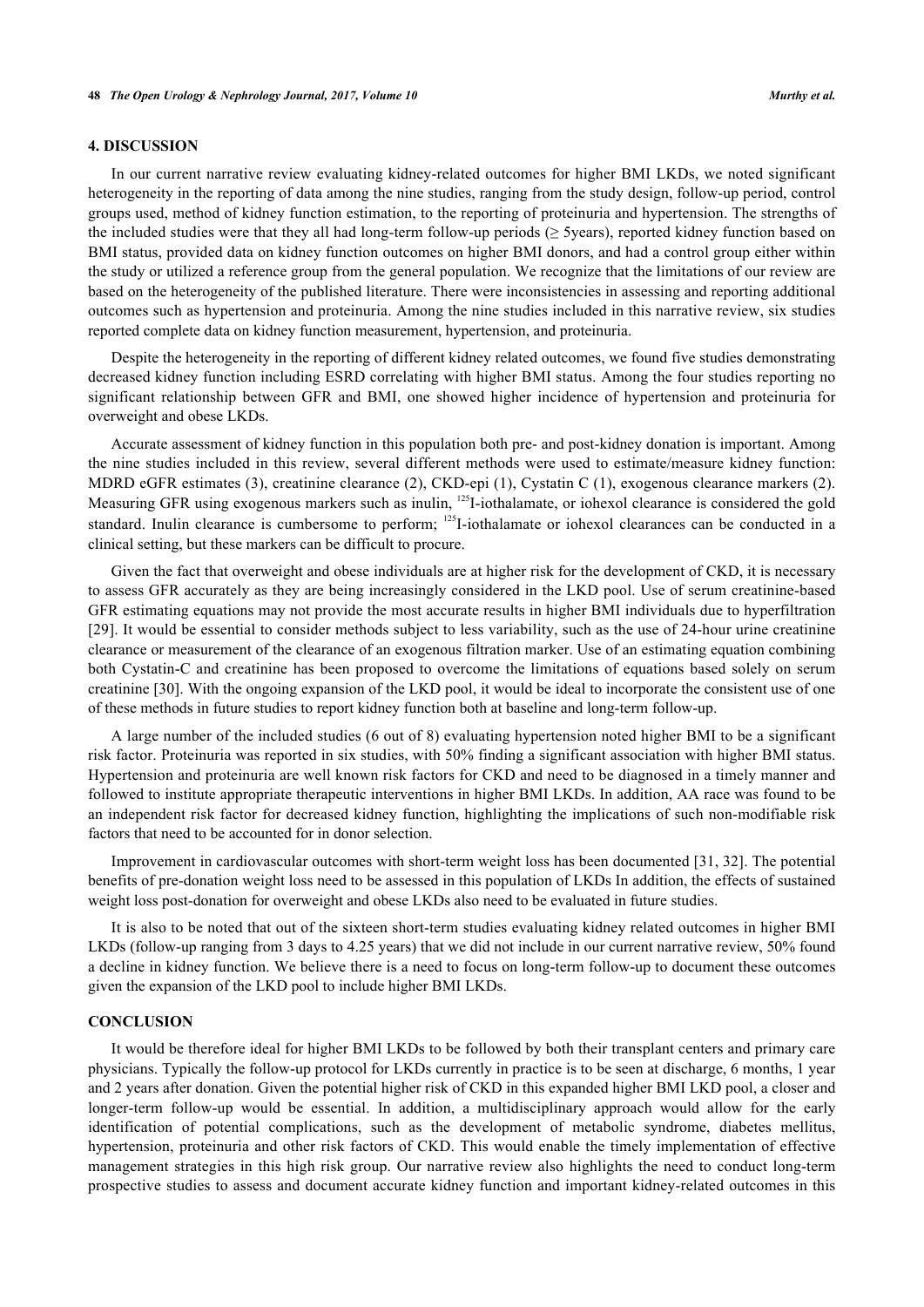expanded LKD pool of higher BMI LKDs, to enable risk assessment and to establish safe selection methods.

## **LIST OF ABBREVIATIONS**

| LKD         |   | Living kidney donor        |
|-------------|---|----------------------------|
| <b>BMI</b>  |   | Body mass index            |
| CKD         | = | Chronic kidney disease     |
| <b>GFR</b>  | = | Glomerular filtration rate |
| <b>ESRD</b> | = | End stage renal disease    |
| AΑ          |   | African American           |

# **CONSENT FOR PUBLICATION**

Not applicable.

### **CONFLICT OF INTEREST**

Kalyani Murthy has no relevant financial disclosures or conflicts of interest.

Hannah Caldwell has no relevant financial disclosures or conflicts of interest.

Mary Ann Simpson has no relevant financial disclosures or conflicts of interest.

### **ACKNOWLEDGEMENTS**

Kalyani Murthy participated in research design, article search and review, and the writing of the manuscript.

Hannah Caldwell participated in article search and review and the writing of the manuscript.

Mary Ann Simpson participated in research design and the writing of the manuscript.

#### **REFERENCES**

- <span id="page-8-0"></span>[1] Go AS, Chertow GM, Fan D, McCulloch CE, Hsu CY. Chronic kidney disease and the risks of death, cardiovascular events, and hospitalization. N Engl J Med 2004; 351(13): 1296-305. [\[http://dx.doi.org/10.1056/NEJMoa041031](http://dx.doi.org/10.1056/NEJMoa041031)] [PMID: [15385656\]](http://www.ncbi.nlm.nih.gov/pubmed/15385656)
- <span id="page-8-1"></span>[2] Muntner P, He J, Hamm L, Loria C, Whelton PK. Renal insufficiency and subsequent death resulting from cardiovascular disease in the United States. J Am Soc Nephrol 2002; 13(3): 745-53. [PMID: [11856780\]](http://www.ncbi.nlm.nih.gov/pubmed/11856780)
- <span id="page-8-2"></span>[3] Matsushita K, van der Velde M, Astor BC, *et al.* Association of estimated glomerular filtration rate and albuminuria with all-cause and cardiovascular mortality in general population cohorts: a collaborative meta-analysis. Lancet 2010; 375(9731): 2073-81. [\[http://dx.doi.org/10.1016/S0140-6736\(10\)60674-5\]](http://dx.doi.org/10.1016/S0140-6736(10)60674-5) [PMID: [20483451](http://www.ncbi.nlm.nih.gov/pubmed/20483451)]
- <span id="page-8-3"></span>[4] Organ Procurement and Transplantation Network Annual Report 2015. Available at: <https://optn.tranplant.hrsa.gov/latestData/rptData.asp>
- <span id="page-8-4"></span>[5] Praga M, Hernández E, Herrero JC, *et al.* Influence of obesity on the appearance of proteinuria and renal insufficiency after unilateral nephrectomy. Kidney Int 2000; 58(5): 2111-8. [\[http://dx.doi.org/10.1111/j.1523-1755.2000.00384.x\]](http://dx.doi.org/10.1111/j.1523-1755.2000.00384.x) [PMID: [11044232](http://www.ncbi.nlm.nih.gov/pubmed/11044232)]
- [6] Gelber RP, Kurth T, Kausz AT, *et al.* Association between body mass index and CKD in apparently healthy men. Am J Kidney Dis 2005; 46(5): 871-80.
- [\[http://dx.doi.org/10.1053/j.ajkd.2005.08.015\]](http://dx.doi.org/10.1053/j.ajkd.2005.08.015) [PMID: [16253727](http://www.ncbi.nlm.nih.gov/pubmed/16253727)]
- <span id="page-8-5"></span>[7] Ejerblad E, Fored CM, Lindblad P, Fryzek J, McLaughlin JK, Nyrén O. Obesity and risk for chronic renal failure. J Am Soc Nephrol 2006; 17(6): 1695-702. [\[http://dx.doi.org/10.1681/ASN.2005060638\]](http://dx.doi.org/10.1681/ASN.2005060638) [PMID: [16641153](http://www.ncbi.nlm.nih.gov/pubmed/16641153)]
- <span id="page-8-6"></span>[8] Wang Y, Chen X, Song Y, Caballero B, Cheskin LJ. Association between obesity and kidney disease: a systematic review and meta-analysis. Kidney Int 2008; 73(1): 19-33. [Review]. [\[http://dx.doi.org/10.1038/sj.ki.5002586](http://dx.doi.org/10.1038/sj.ki.5002586)] [PMID: [17928825\]](http://www.ncbi.nlm.nih.gov/pubmed/17928825)
- <span id="page-8-7"></span>[9] Foster MC, Hwang SJ, Larson MG, *et al.* Overweight, obesity, and the development of stage 3 CKD: the framingham heart study. Am J Kidney Dis 2008; 52(1): 39-48. [\[http://dx.doi.org/10.1053/j.ajkd.2008.03.003\]](http://dx.doi.org/10.1053/j.ajkd.2008.03.003) [PMID: [18440684](http://www.ncbi.nlm.nih.gov/pubmed/18440684)]
- [10] Hsu CY, McCulloch CE, Iribarren C, Darbinian J, Go AS. Body mass index and risk for end-stage renal disease. Ann Intern Med 2006; 144(1): 21-8.

[\[http://dx.doi.org/10.7326/0003-4819-144-1-200601030-00006](http://dx.doi.org/10.7326/0003-4819-144-1-200601030-00006)] [PMID: [16389251\]](http://www.ncbi.nlm.nih.gov/pubmed/16389251)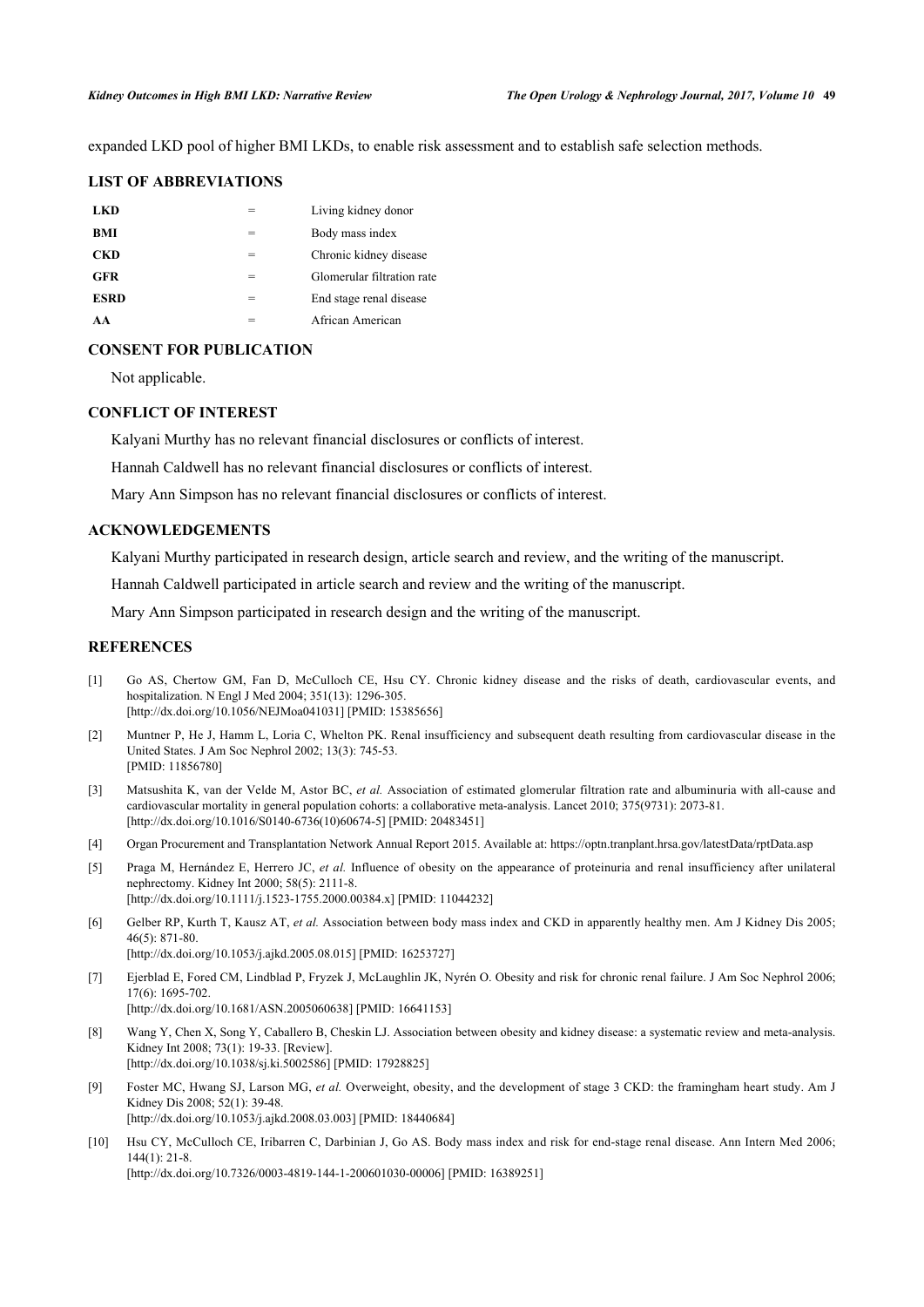- 
- <span id="page-9-0"></span>[11] Iseki K, Ikemiya Y, Kinjo K, Inoue T, Iseki C, Takishita S. Body mass index and the risk of development of end-stage renal disease in a screened cohort. Kidney Int 2004; 65(5): 1870-6. [\[http://dx.doi.org/10.1111/j.1523-1755.2004.00582.x\]](http://dx.doi.org/10.1111/j.1523-1755.2004.00582.x) [PMID: [15086929](http://www.ncbi.nlm.nih.gov/pubmed/15086929)]
- <span id="page-9-1"></span>[12] Fehrman-Ekholm I, Kvarnström N, Söfteland JM, *et al.* Post-nephrectomy development of renal function in living kidney donors: a crosssectional retrospective study. Nephrol Dial Transplant 2011; 26(7): 2377-81. [\[http://dx.doi.org/10.1093/ndt/gfr161\]](http://dx.doi.org/10.1093/ndt/gfr161) [PMID: [21459783](http://www.ncbi.nlm.nih.gov/pubmed/21459783)]
- <span id="page-9-2"></span>[13] Toto RD, Greene T, Hebert LA, *et al.* Relationship between body mass index and proteinuria in hypertensive nephrosclerosis: results from the african american study of kidney disease and hypertension (AASK) cohort. Am J Kidney Dis 2010; 56(5): 896-906. [\[http://dx.doi.org/10.1053/j.ajkd.2010.05.016\]](http://dx.doi.org/10.1053/j.ajkd.2010.05.016) [PMID: [20801567](http://www.ncbi.nlm.nih.gov/pubmed/20801567)]
- <span id="page-9-3"></span>[14] Bastard JP, Maachi M, Lagathu C, et al. Recent advances in the relationship between obesity, inflammation, and insulin resistance. Eur Cytokine Netw 2006; 17(1): 4-12. [Review]. [PMID: [16613757\]](http://www.ncbi.nlm.nih.gov/pubmed/16613757)
- <span id="page-9-4"></span>[15] James PA, Oparil S, Carter BL, *et al.* 2014 evidence-based guideline for the management of high blood pressure in adults: report from the panel members appointed to the eighth joint national committee (JNC 8). JAMA 2014; 311(5): 507-20. [\[http://dx.doi.org/10.1001/jama.2013.284427](http://dx.doi.org/10.1001/jama.2013.284427)] [PMID: [24352797\]](http://www.ncbi.nlm.nih.gov/pubmed/24352797)
- <span id="page-9-5"></span>[16] Wilson PW, D'Agostino RB, Sullivan L, Parise H, Kannel WB. Overweight and obesity as determinants of cardiovascular risk: the framingham experience. Arch Intern Med 2002; 162(16): 1867-72. [\[http://dx.doi.org/10.1001/archinte.162.16.1867\]](http://dx.doi.org/10.1001/archinte.162.16.1867) [PMID: [12196085](http://www.ncbi.nlm.nih.gov/pubmed/12196085)]
- <span id="page-9-6"></span>[17] Levey AS, Eckardt KU, Tsukamoto Y, *et al.* Definition and classification of chronic kidney disease: a position statement from kidney disease: Improving global outcomes (KDIGO). Kidney Int 2005; 67(6): 2089-100. [\[http://dx.doi.org/10.1111/j.1523-1755.2005.00365.x\]](http://dx.doi.org/10.1111/j.1523-1755.2005.00365.x) [PMID: [15882252](http://www.ncbi.nlm.nih.gov/pubmed/15882252)]
- <span id="page-9-7"></span>[18] Mjøen G, Hallan S, Hartmann A, *et al.* Long-term risks for kidney donors. Kidney Int 2014; 86(1): 162-7. [\[http://dx.doi.org/10.1038/ki.2013.460](http://dx.doi.org/10.1038/ki.2013.460)] [PMID: [24284516\]](http://www.ncbi.nlm.nih.gov/pubmed/24284516)
- <span id="page-9-8"></span>[19] El-Agroudy AE, Sabry AA, Wafa EW, *et al.* Long-term follow-up of living kidney donors: a longitudinal study. BJU Int 2007; 100(6): 1351-5. [\[http://dx.doi.org/10.1111/j.1464-410X.2007.07054.x](http://dx.doi.org/10.1111/j.1464-410X.2007.07054.x)] [PMID: [17941927](http://www.ncbi.nlm.nih.gov/pubmed/17941927)]
- <span id="page-9-9"></span>[20] Nogueira JM, Weir MR, Jacobs S, *et al.* A study of renal outcomes in African American living kidney donors. Transplantation 2009; 88(12): 1371-6.

[\[http://dx.doi.org/10.1097/TP.0b013e3181c1e156\]](http://dx.doi.org/10.1097/TP.0b013e3181c1e156) [PMID: [20029333](http://www.ncbi.nlm.nih.gov/pubmed/20029333)]

- <span id="page-9-10"></span>[21] Nogueira JM, Weir MR, Jacobs S, *et al.* A study of renal outcomes in obese living kidney donors. Transplantation 2010; 90(9): 993-9. [\[http://dx.doi.org/10.1097/TP.0b013e3181f6a058\]](http://dx.doi.org/10.1097/TP.0b013e3181f6a058) [PMID: [20844468](http://www.ncbi.nlm.nih.gov/pubmed/20844468)]
- <span id="page-9-11"></span>[22] Locke JE, Reed RD, Massie A, *et al.* Obesity increases the risk of end-stage renal disease among living kidney donors. Kidney Int 2017; 91(3): 699-703. [\[http://dx.doi.org/10.1016/j.kint.2016.10.014](http://dx.doi.org/10.1016/j.kint.2016.10.014)] [PMID: [28041626](http://www.ncbi.nlm.nih.gov/pubmed/28041626)]
- <span id="page-9-12"></span>[23] Bello RC, Bello VA, Rosa TT, Junqueira LF Jr, Freitas E, Veiga JP. Male gender and body mass index are associated with hypertension and reduced kidney function 5 or more years after living kidney donation. Transplant Proc 2015; 47(10): 2816-21. [\[http://dx.doi.org/10.1016/j.transproceed.2015.10.041\]](http://dx.doi.org/10.1016/j.transproceed.2015.10.041) [PMID: [26707294](http://www.ncbi.nlm.nih.gov/pubmed/26707294)]
- <span id="page-9-13"></span>[24] Ibrahim HN, Foley R, Tan L, *et al.* Long-term consequences of kidney donation. N Engl J Med 2009; 360(5): 459-69. [\[http://dx.doi.org/10.1056/NEJMoa0804883](http://dx.doi.org/10.1056/NEJMoa0804883)] [PMID: [19179315\]](http://www.ncbi.nlm.nih.gov/pubmed/19179315)
- <span id="page-9-14"></span>[25] Tavakol MM, Vincenti FG, Assadi H, *et al.* Long-term renal function and cardiovascular disease risk in obese kidney donors. Clin J Am Soc Nephrol 2009; 4(7): 1230-8. [\[http://dx.doi.org/10.2215/CJN.01350209](http://dx.doi.org/10.2215/CJN.01350209)] [PMID: [19443625\]](http://www.ncbi.nlm.nih.gov/pubmed/19443625)
- <span id="page-9-15"></span>[26] Taner T, Iqbal CW, Textor SC, Stegall MD, Ishitani MB. Compensatory hypertrophy of the remaining kidney in medically complex living kidney donors over the long term. Transplantation 2015; 99(3): 555-9. [\[http://dx.doi.org/10.1097/TP.0000000000000356](http://dx.doi.org/10.1097/TP.0000000000000356)] [PMID: [25136845\]](http://www.ncbi.nlm.nih.gov/pubmed/25136845)
- <span id="page-9-16"></span>[27] Kerkeni W, Rebai MH, Bouzouita A, *et al.* The effect of body mass index at the time of donation on postoperative and remote consequences of nephrectomy in 189 living-related kidney donors. Arab J Urol 2015; 13(3): 221-4. [\[http://dx.doi.org/10.1016/j.aju.2015.06.002\]](http://dx.doi.org/10.1016/j.aju.2015.06.002) [PMID: [26413352](http://www.ncbi.nlm.nih.gov/pubmed/26413352)]
- <span id="page-9-17"></span>[28] Gracida C, Espinoza R, Cedillo U, Cancino J. Kidney transplantation with living donors: nine years of follow-up of 628 living donors. Transplant Proc 2003; 35(3): 946-7. [\[http://dx.doi.org/10.1016/S0041-1345\(03\)00174-X\]](http://dx.doi.org/10.1016/S0041-1345(03)00174-X) [PMID: [12947810](http://www.ncbi.nlm.nih.gov/pubmed/12947810)]
- <span id="page-9-18"></span>[29] Clerte M, Wagner S, Carette C, *et al.* The measured glomerular filtration rate (mGFR) before and 6 months after bariatric surgery: A pilot study. Nephrol Ther 2017; 13(3): 160-7. [\[http://dx.doi.org/10.1016/j.nephro.2016.10.002](http://dx.doi.org/10.1016/j.nephro.2016.10.002)] [PMID: [28161263\]](http://www.ncbi.nlm.nih.gov/pubmed/28161263)
- <span id="page-9-19"></span>[30] Keddis MT, Amer H, Voskoboev N, Kremers WK, Rule AD, Lieske JC. Creatinine-based and cystatin C-based GFR estimating equations and their non-GFR determinants in kidney transplant recipients. Clin J Am Soc Nephrol 2016; 11(9): 1640-9. [\[http://dx.doi.org/10.2215/CJN.11741115](http://dx.doi.org/10.2215/CJN.11741115)] [PMID: [27340283\]](http://www.ncbi.nlm.nih.gov/pubmed/27340283)